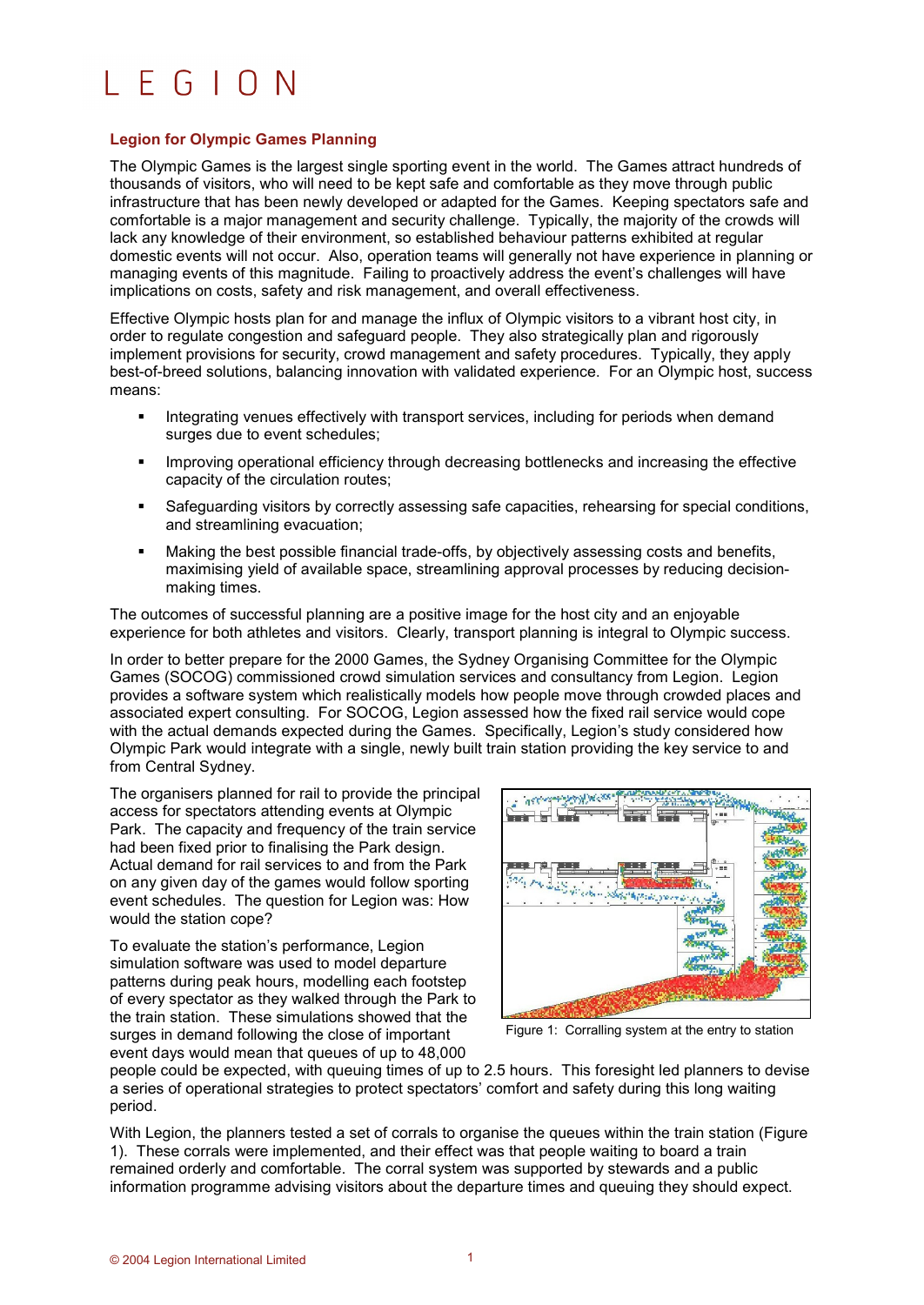## L. F.  $G \perp O N$

In addition, Legion simulations assessed pedestrian flows in the proposed design for the Olympic Park (Figures 2 & 3). It was found that along Olympic Way, almost 2500 people would experience densities of over 5ppl/m², which is the sort of unsafe and uncomfortable conditions experienced at the worst old football grounds. On the strength of Legion's findings and recommendations, the Park design was changed.



Figure 2: Unsafe congestion shown in **red**



Figure 3: The bottleneck was designed out, with a comparatively low cost design change

In particular, a pedestrian footbridge providing a new access route to the Olympic Park Station was incorporated (Figures 4 & 5). The capital expenditure for this additional infrastructure was justified on the basis of improvements in pedestrian circulation rates through the Park quantified using Legion simulation software.





Figures 4 (left) & 5 (above): Congestion decreases on Olympic Boulevard with the adoption of the pedestrian footbridge over the rail tracks closing the circulation loop.

**Train Station**

Overall, Legion's involvement helped ensure that the redesigned Park integrated well with the local rail service. Legion's study:

- Quantified the impact of event schedules on rail service demand, showing how high demands impacted on people queuing
- Advised on a corral system to help manage the expected crowds waiting for train service
- Justified additional capital expenditure targeted to improve crowd circulation by eliminating key congestion hotspots

The result of implementing recommendations validated by the Legion software system was an Olympic Park that was safer, more secure and more effectively served by its local rail service.